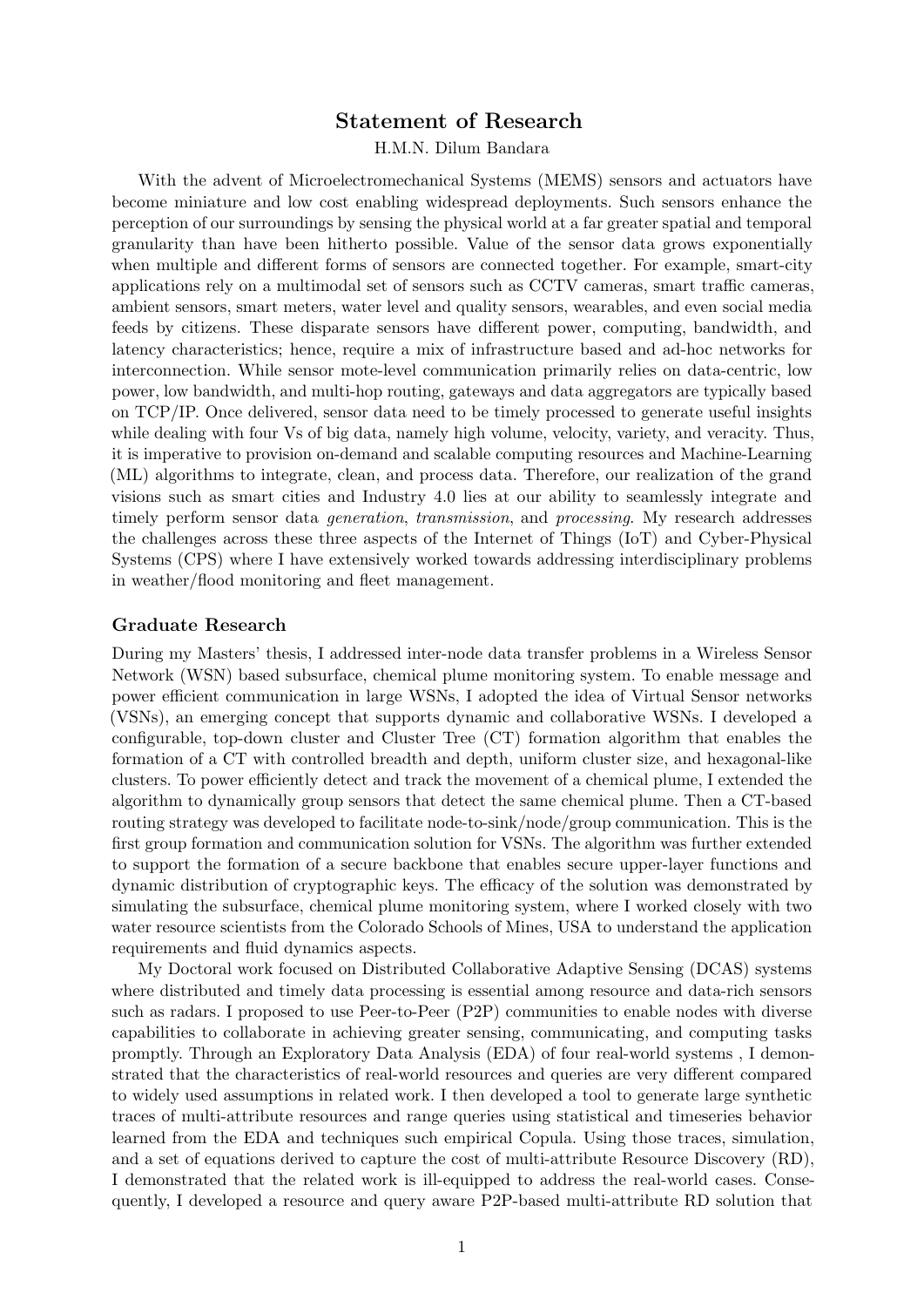is both efficient and load balanced. Further, I developed a distributed caching solution that exploits P2P communities to improve the community-wide and system-wide lookup performance. I also proved that the distributed caching problem is NP-complete, and a satisfactory solution could be derived by combining a sub-overlay formation scheme and a local-knowledge-based distributed caching algorithm. Moreover, I demonstrated the applicability of Named Data Networking (NDN) for DCAS systems by developing a distributed multi-user, multi-application, and multi-sensor data fusion solution. The proposed solutions and the analysis apply to a wide variety of contexts such as DCAS systems, P2P, grid/cloud/fog computing, job schedulers, and GENI (Global Environment for Network Innovations). This work was carried out and evaluated in the context of the Collaborative Adaptive Sensing of the Atmosphere (CASA) project, a multidisciplinary partnership among four universities, industry, and government to engineer revolutionary weather-sensing networks in the USA.

## Current Research

While Usage Based Insurance (UBI) is introduced in several countries, it primarily relies on a one-time snapshot of a driver and basic metrics such as the number of hard breaks. We developed a cloud-based, vehicular data acquisition and analytics system for real-time and long-term driver behavior monitoring, trip analysis, and vehicle diagnostics to support advanced UBI and vehicle self-care applications. The proposed system consists of an On-Board Diagnostics (OBD) port to Bluetooth dongle, a mobile app named Kampana (available on Google Play), and a cloud-based backend. Based on OBD data, Complex Event Processors (CEPs) at both the smartphone and backend detect and notify unsafe and anomalous events in real time. We calculate a driver's relative skill, aggression, comfort, and safety scores, as well as predict vehicle service times and impending sensor failures using statistical and ML techniques such as Regression Analysis, Kurtosis, Hidden Markov Model, k-Means Clustering, and AdaBoost algorithm. The system was tested on multiple vehicles and results confirmed that the computing, bandwidth, and power consumption of the app are reasonable. This work leads to a start-up company that focus on vehicular data analytics.

Noticing our work on data analytics a vehicle delivery company in UK requested us to develop a driver-scheduling solution for their vehicle delivery business. Similarly, Nimbus Venture (Pvt) Ltd., Sri Lanka, a fleet management company, reached us to conduct an EDA of customer data, predict fuel consumption, and develop vehicle and driver scheduling solutions for Ready Mix Concrete (RMC) and heavy goods delivery. We prosed a Random-Forrest based solution to predict the fuel consumption with 95% accuracy and to classify fuel-inefficient driving based on both the driver dependent parameters and external factors such as traffic, road topography, and weather. A rule checker and a scheduler based solution was proposed for scheduling problems. Rule checker enforces constraints such as deadlines, driver skills, driver and truck availability, and working and resting hours. Scheduler used Simulated Annealing (SA) to assign jobs while maximizing the job coverage and minimizing the overall cost. Using workloads derived from customer data, we demonstrated that the proposed SA-based solutions outperform Genetic and Hill Climbing algorithms. We recently developed a crowdsourced, smartphone-based road condition and fuel consumption monitoring and mapping solution targeting the Sri Lankan road network. We are currently calibrating and finetuning the signal processing and ML techniques to accurately detect potholes and estimate International Roughness Index (IRI).

While applications such as weather predictions have been mostly running on HPC clusters, a better cost-performance ratio could be gained by running them on Public Cloud. Therefore, we proposed to build the computing infrastructure of the Center for Urban Water (CUrW), Sri Lanka (i.e., flood control and water management system for Metro Colombo) on Public Cloud. Today, CUrW uses a fully containerized Cloud platform (first of its kind) connected to a flexible workflow engine. We achieved this by containerizing some of the difficult models such as WRF, HEC-HMS, and Flo-2D, as well be by extending Apache Airflow to support hierarchical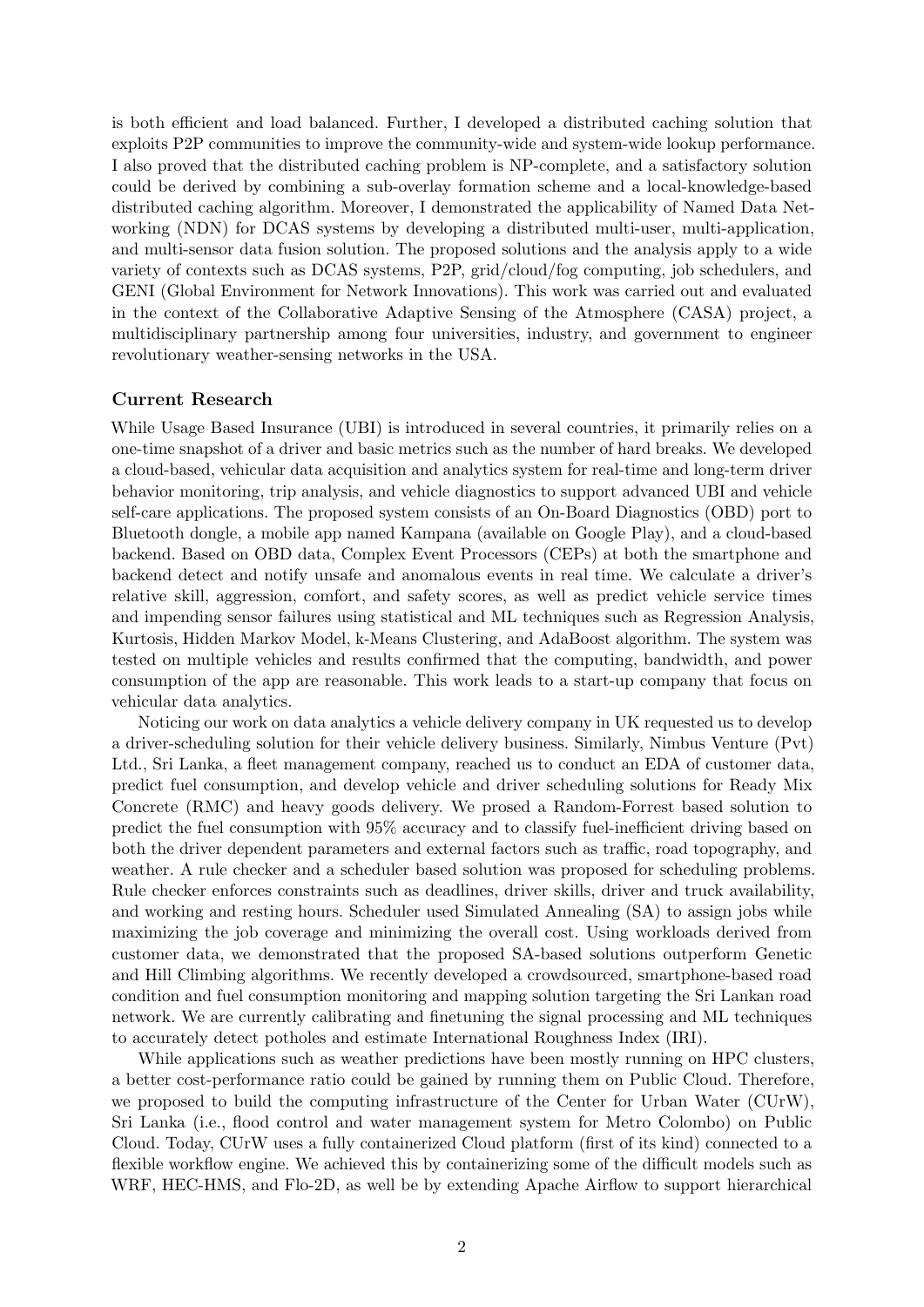and loop-based workflows. We are also working on a weather data integration and assimilation system for CUrW that supports multimodal weather data.

Other recent work includes addressing proactive, workload, resource, policy, and cost-aware auto-scaling challenges in IaaS and PaaS Clouds. This is achieved by developing an ensemble workload prediction model, cost model, and smart killing. We further developed a multi-cloud library that could be integrated into the SaaS application to provide automatic failover while alleviating vendor lock-in and single point of failover problem. The utility of these solutions was demonstrated using both simulations and implementations using AWS and CloudStack. A European client uses the multi-cloud library since early 2017. Another area of work includes CEP, which is essential for real-time stream analytics in IoT. I worked closely with WSO2 Inc. (developers of Siddhi CEP engine) to improve Siddhi's throughput and latency using GPUs, automate CEP query generation, and developed a CEP engine for Arduino-based edge devices. Moreover, we demonstrated that a low-end weather monitoring framework could be developed using CEP and basic ML. Furthermore, we developed a Software Defined Networking (SDN) based OpenFlow enabled smart-home gateway for IoT applications. A heuristic-based clustering solution to visualize and rationalize Police patrol beats based on a city's crime data was also developed.

## Future Directions

My future research would be an outgrowth of the challenges experienced while working on data generation, transmission, and processing in IoT and CPS. I plan to work on essential elements of smart cities such as disaster prediction and mitigation, intelligent transportation systems, industry 4.0, and open data. In fact, very recently, I got an internal grant to develop a data integration platform for smart cities. I plan to enable seamless movement of multimodal data across agencies/users while keeping the data distributed with the data owners and enabling them to define finer authorization levels. I believe this would reduce the reluctance to open up data due to issues such as ownership, recognition, multi-party integration, and data quality.

I plan to extend my blockchain work beyond food traceability and spectrum allocation in cognitive and citizens broadband radio services to other smart-city related applications such as Self-Driving Vehicles (SDV), ride and car sharing, and citizen-generated renewable energy. While IoT, CPS, and WSN envisioned rich actuators, most systems to date are open-loop (except in home automation) where processed data is usually visualized on a dashboard enabling human experts to initiate some action. Whereas to realize the full benefits of these systems we need to run them in closed-loop operation, as it enables accurate, reliable, fast, and dynamic systems. I believe it is high time that we realize the true potential of IoT by fully exploiting closedloop operation by addressing challenges like automated decision making, finer control, feedback, stability, redundancy, and failover.

While the advent of SDVs could make my work on driver behavior modeling less relevant, plenty of work can be done in the areas of vehicle-to-x communication, vehicle safety, and vehicle self-care. This is essential as the driver/passengers will no longer have a sense of minor issues such as steering difficulties, wheel alignment, noises, and engine misses which could be early warnings of much bigger problems. While modern vehicles are well equipped with sensors, our challenges lie in the ability to collect and transmit high volumes of sensor data while on the road and process them fast enough to detect impending issues. Thus, I plan to work on both in-vehicle and in-network data processing, efficient content dissemination and retention, and real-time and long-term data analytics. Moreover, rich monitoring and modeling of SDV behavior are essential to quickly adapt our road infrastructure which is developed based on over 100-years of human-centered driving.

One of the challenges I faced in fleet scheduling is the accommodation of last minutes jobs and cancellations while still covering already scheduled and confirmed jobs. Among the possible optimization algorithms, there seems to be no easy solution than re-running the entire solution.